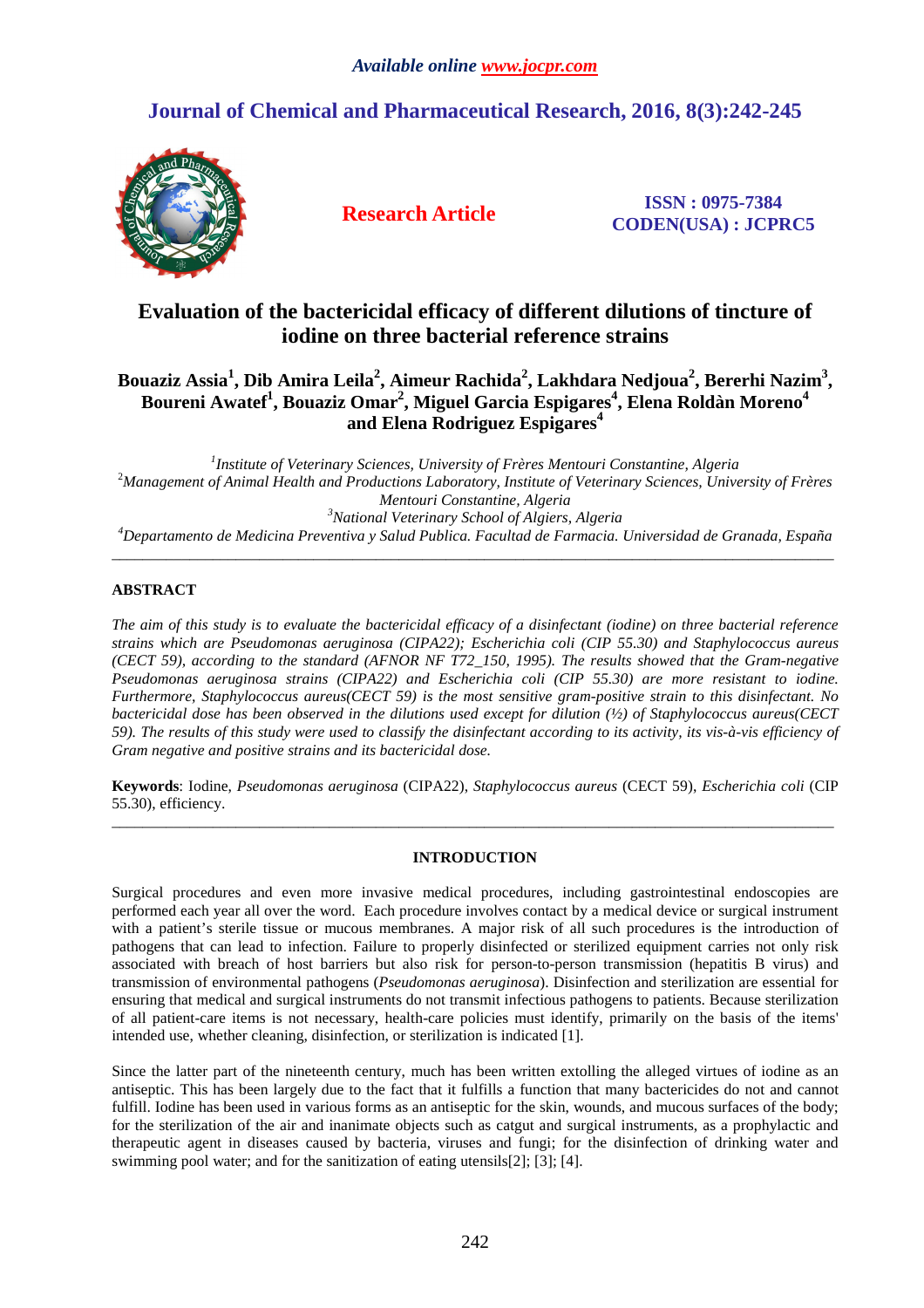The aim of this study is to evaluate the bactericidal efficacy of a disinfectant (iodine) on three reference strains *Pseudomonas aeruginosa* (CIPA22); *Escherichia coli* (CIP 55.30) and *Staphylococcus aureus* (CECT 59), according to the standard [5].

\_\_\_\_\_\_\_\_\_\_\_\_\_\_\_\_\_\_\_\_\_\_\_\_\_\_\_\_\_\_\_\_\_\_\_\_\_\_\_\_\_\_\_\_\_\_\_\_\_\_\_\_\_\_\_\_\_\_\_\_\_\_\_\_\_\_\_\_\_\_\_\_\_\_\_\_\_\_

#### **EXPERIMENTAL SECTION**

## **2.1. Material**

Three reference strains are used to evaluate the bactericidal efficacy of a disinfectant (Bleach). The bacterial strains are *E.Coli* of Institut Pasteur Collection (CIP 55.30), *Pseudomonas aeruginosa* of Institut Pasteur Collection (CIP A22) and *Staphylococcus aureus* Type Culture Collection Spanish (CECT 59).

### **2.2. Methods**

#### **2.2.1. Evaluation of the efficiency of the disinfectan**t

The method used is that recommended by the standard AFNOR NF T72\_150, 1995 [5]; requiring the use of a neutralizer. It includes several steps:

#### **2.2.2. Preparation of bacterial cultures**

Culture of the bacterial strains is performed on specific media for each bacterium, then incubated at 37 ° C for 24h.

### **2.2.3. Preparation of the bacterial suspension**

It requires the transfer under aseptic conditions of a bacterial colony in a sterile tube containing 10 mL of diluent. The tube is then stirred until the obtention of an homogenous bacterial suspension.

#### **2.2.4. The suspension adjustment by spectrophotometer**

Initial suspension of each bacterium is adjusted using a spectrophotometer at 620 nm to obtain the following values:  $- (0, 2, -0, 3)$  for the Gram negative bacteria

- (0,3-0,4) for the Gram positive bacteria

The value of the suspension should contain  $1-3$   $10^8$  bacteria / mL.

#### **2.2.5. Preparation of dilutions from the initial suspension**

Dilutions were prepared as follows:

#### **Table 1: Preparation of bacterial dilutions**

| $\mathbf{N}^{\circ}$                                                                          |        |                                                                                                         |                       |                     |                     |
|-----------------------------------------------------------------------------------------------|--------|---------------------------------------------------------------------------------------------------------|-----------------------|---------------------|---------------------|
| Dilution                                                                                      | [1/10] | $\rightarrow$ [1/10] $\rightarrow$ [1/10] $\rightarrow$ [1/10] $\rightarrow$ [1/5] $\rightarrow$ [1/20] |                       |                     |                     |
| Suspension in diluting (ml) 0,4 en 3,6 0,4 en 3,6 0,4 en 3,6 0,4 en 3,6 0,8 en 3,2 0,2 en 3,8 |        |                                                                                                         |                       |                     |                     |
| Bacterial concentrations                                                                      |        |                                                                                                         | $1 - 3 \times 10^{4}$ | $2 - 6 \times 10^3$ | $1 - 3 \times 10^2$ |

#### **2.2.6. Seeding**

A (1 ml) of each dilution (10<sup>2</sup>, 10<sup>6</sup>) is seeded on a nutrient agar and incubated for 24h at 37 °C.

#### **2.2.7. Preparation of neutralizing**

The neutralizer is preparing for a single and double concentration for each disinfectant where each one has its own disinfectant neutralizer.

#### **2.2.8. Preparation of disinfectant dilutions**

Dilutions are prepared in concentration C / 0,9 and are made with sterile distilled water. The various dilutions tested are 1/2, 1/4, 1/8, 1/16.

#### **1.2.9.Test the efficiency of disinfectant**

Zero point one (0.1 mL) of the initial suspension (1-3  $\times$  10<sup>8</sup> bacteria / ml) are added in 4 tubes containing different dilutions of the disinfectant (1/2, 1/4, 1/8, 1/16). The content is then stirred and maintained for 5 minutes at 20  $^{\circ}$  C. After 5 minutes period, 0.25 ml of the composition (initial suspension + disinfectant) are added in 8 tubes containing 2,25 mL of neutralizer (2 tubes for each dilution).

All tubes are stirred and maintained for 10 minutes at 20  $\degree$  C. One (1 mL) from each tube is then seeded (in depth) on nutrient agar and incubated for 48h at 37 ° C. Only Petri dishes containing between 15 and 300 colonies are considered.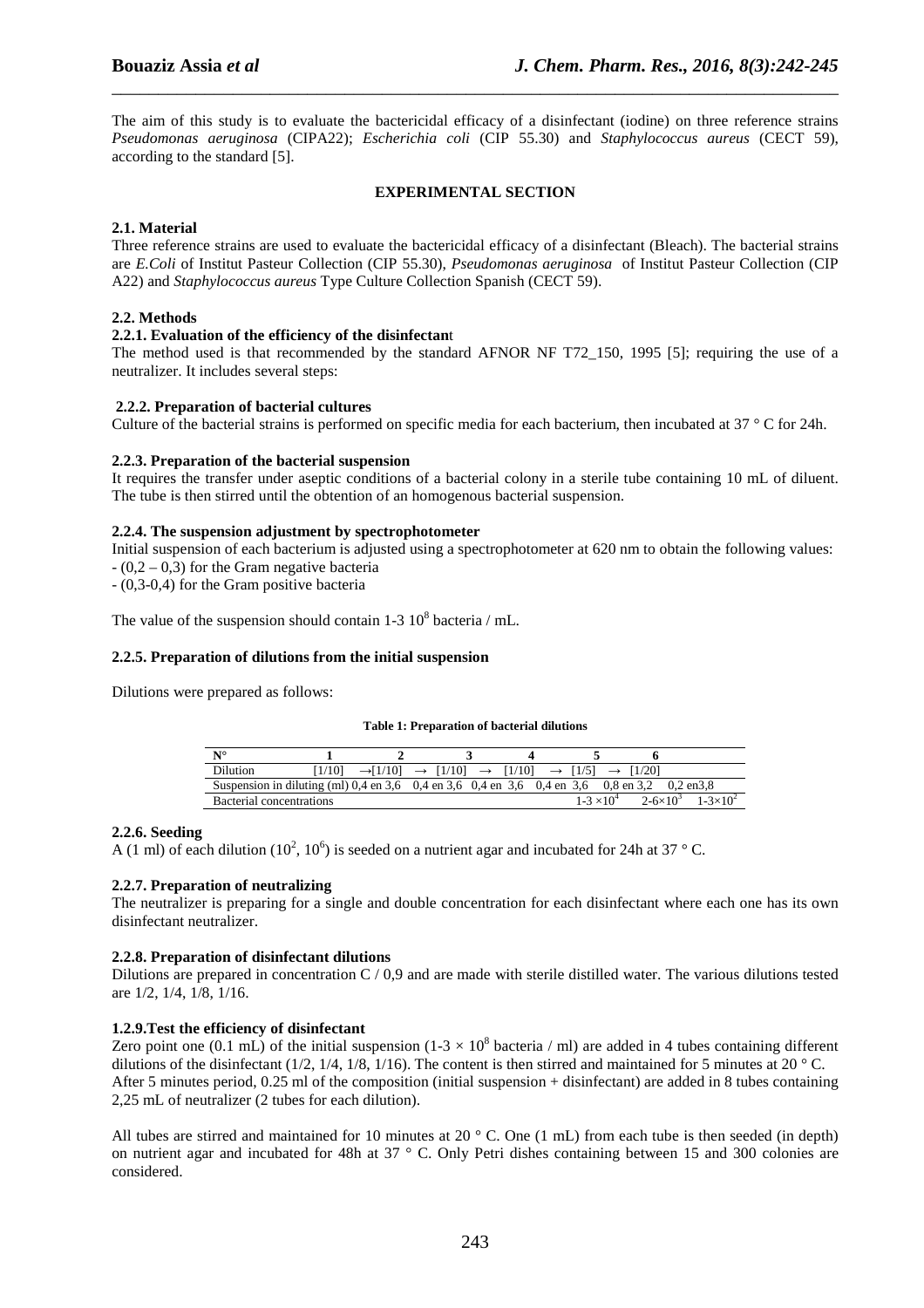## **RESULTS AND DISCUSSION**

\_\_\_\_\_\_\_\_\_\_\_\_\_\_\_\_\_\_\_\_\_\_\_\_\_\_\_\_\_\_\_\_\_\_\_\_\_\_\_\_\_\_\_\_\_\_\_\_\_\_\_\_\_\_\_\_\_\_\_\_\_\_\_\_\_\_\_\_\_\_\_\_\_\_\_\_\_\_



**Figure 1: Bacterial growth curve under the effect of iodine** 

According to the figure 1, the three strains are resistant to iodine activity. However *Pseudomonas aeruginosa* (CIPA22) is the more resistant one followed by *Escherichia coli* (CIP 55.30) and finally *Staphylococcus aureus* (CECT 59) is the most sensitive gram-positive strain to this disinfectant.

The results indicate that the action of iodine depends on the bacterial species and especially dilutions used. Indeed, from 1/4 and 1/8 dilutions sanitizer efficiency tends to decrease. The results of this study are in discordance with several reports that reported intrinsic microbial contamination of antiseptic formulations of povidone-iodine and poloxamer-iodine caused a reappraisal of the chemistry and use of iodophors. Free iodine (I2) contributes to the bactericidal activity of iodophors and dilutions of iodophors demonstrate more rapid bactericidal action than does a full-strength povidone-iodine solution. The reason for the observation that dilution increases bactericidal activity is unclear, but dilution of povidone-iodine might weaken the iodine linkage to the carrier polymer with an accompanying increase of free iodine in solution. Therefore, iodophors must be diluted according to the manufacturer's directions to achieve antimicrobial activity. Published reports on the in vitro antimicrobial efficacy of iodophors demonstrate that iodophors are bactericidal, mycobactericidal, and virucidal but can require prolonged contact times to kill certain fungi and bacterial spores. Three brands of povidone-iodine solution have demonstrated more rapid kill (seconds to minutes) of *S. aureus* and *M. chelonae* at a 1:100 dilution than did the stock solution [6]. The virucidal activity of 75–150 ppm available iodine was demonstrated against seven viruses. Other investigators have questioned the efficacy of iodophors against poliovirus in the presence of organic matter and rotavirus SA-11 in distilled or tapwater. Manufacturers' data demonstrate that commercial iodophors are not sporicidal, but they are tuberculocidal, fungicidal, virucidal, and bactericidal at their recommended use-dilution [1].

#### **3.2. Determination of log reduction of the disinfectant**

According to the AFNOR [5], for a disinfectant or bactericidal concentration must be reduced to a minimum of  $10^5$ which means that  $\log (N \times 10^6)$  -  $\log n > 5$ , where "N "' represents the number of colonies of the bacterial suspension (10<sup>6</sup>) and "n" is the number of colonies obtained for each dilution. Table 2 represents the log reductions of bacterial strains tested.

| <b>Concentration du neutralisant</b> | <b>Concentrations</b> |       |      |      |  |
|--------------------------------------|-----------------------|-------|------|------|--|
| <b>Bacteria</b>                      | 1/2                   | 1/4   | 1/8  | 1/16 |  |
| Pseudomonas aeruginosa(CIPA22)       | 3.72                  | 3.72  | 3.09 |      |  |
| Escherichia coli (CIP 55.30)         | 3.89                  | 3.79  | 3.70 | 3.24 |  |
| Staphylococcus aureus (CECT 59)      | 5.47                  | 4.52. |      |      |  |

**Table 2: Logarithmic reduction of the three reference strains** 

Table 2 shows that there are no logarithmic reductions for both *Pseudomonas aeruginosa*(CIPA22) and *Escherichia coli* (CIP 55.30) when the disinfectant is diluted. The only logarithmic reduction is observed for *Staphylococcus aureus* (CECT 59) (5.47) in the concentration (1 / 2). The efficacy of the tested disinfectant in our study may have been influenced by several factors. It has been found that the pH of the Iodine solutions are more effective virucides and bactericides and poorer cysticides at alkaline pH levels  $(>$  pH 7). To use iodine most effectively as a